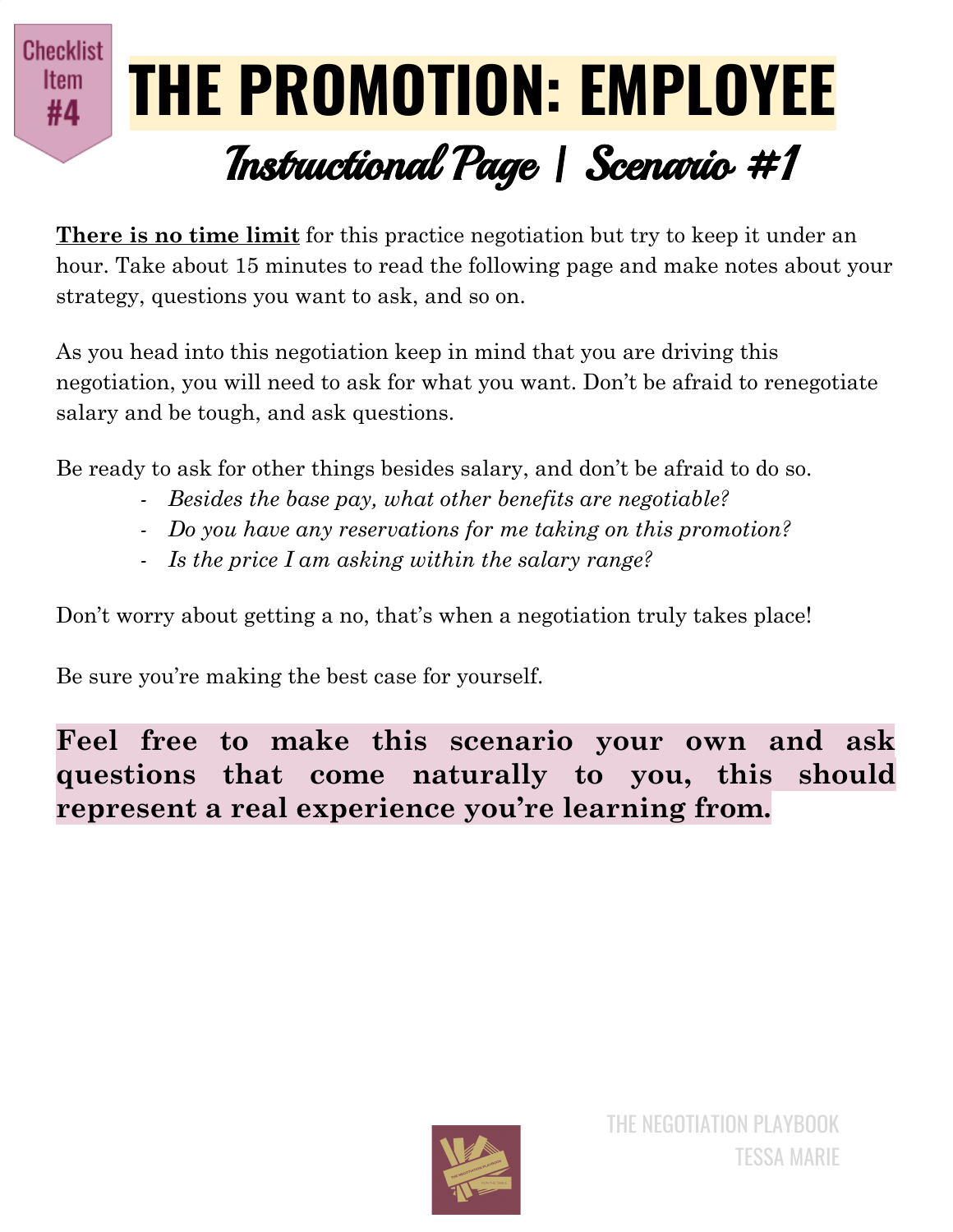**Checklist** Item #4

## **THE PROMOTION: EMPLOYEE** Situation Description

You have been working for a major Technology firm: **Techno Inc.** in Denver, CO for the past three years, in that time you have never been technically "promoted" but your title has changed several times. Each time you have had a change in title (from employee to coordinator to a manager) it has brought on more responsibilities and more people to manage.

You are very adaptive and despite these roles, changes are consistently on top of your work and always have your projects done well before the actual deadline. Though you are known to sometimes run late and have inconsistent hours, your team members know you will always come through to get work done and get along well with everyone in the office.

Additionally, you have started to enjoy the designing aspect of technology and have been adamant about learning new skills for yourself in your limited downtime, these skills have been criticized for giving excellent presentations to the new 12 clients who you alone have brought on, increasing sales by **40%.**

When a new position opened up as an Executive Position, you applied and were a quick match and easy hire! Looking back over your pay stubs you can see that your salary has really not increased significantly in your three years with the company. You feel that with this new position and all its responsibilities now is the time to negotiate higher pay.

Your research shows you that your salary range is between **85K and 130K annually (net)**

## Currently, you are making **75K annually (net)**

Looking at your budget, you can see that you are close to saving up for a down payment on a house, and an extra 2K a month would help not only with the savings but also with any renovations you may need. Additionally, your parents (who are getting older) have hinted at wanting to take a vacation with you, as you are "always working" you also think they want to set you up on a blind date because they are always asking when they will get Grandchildren.